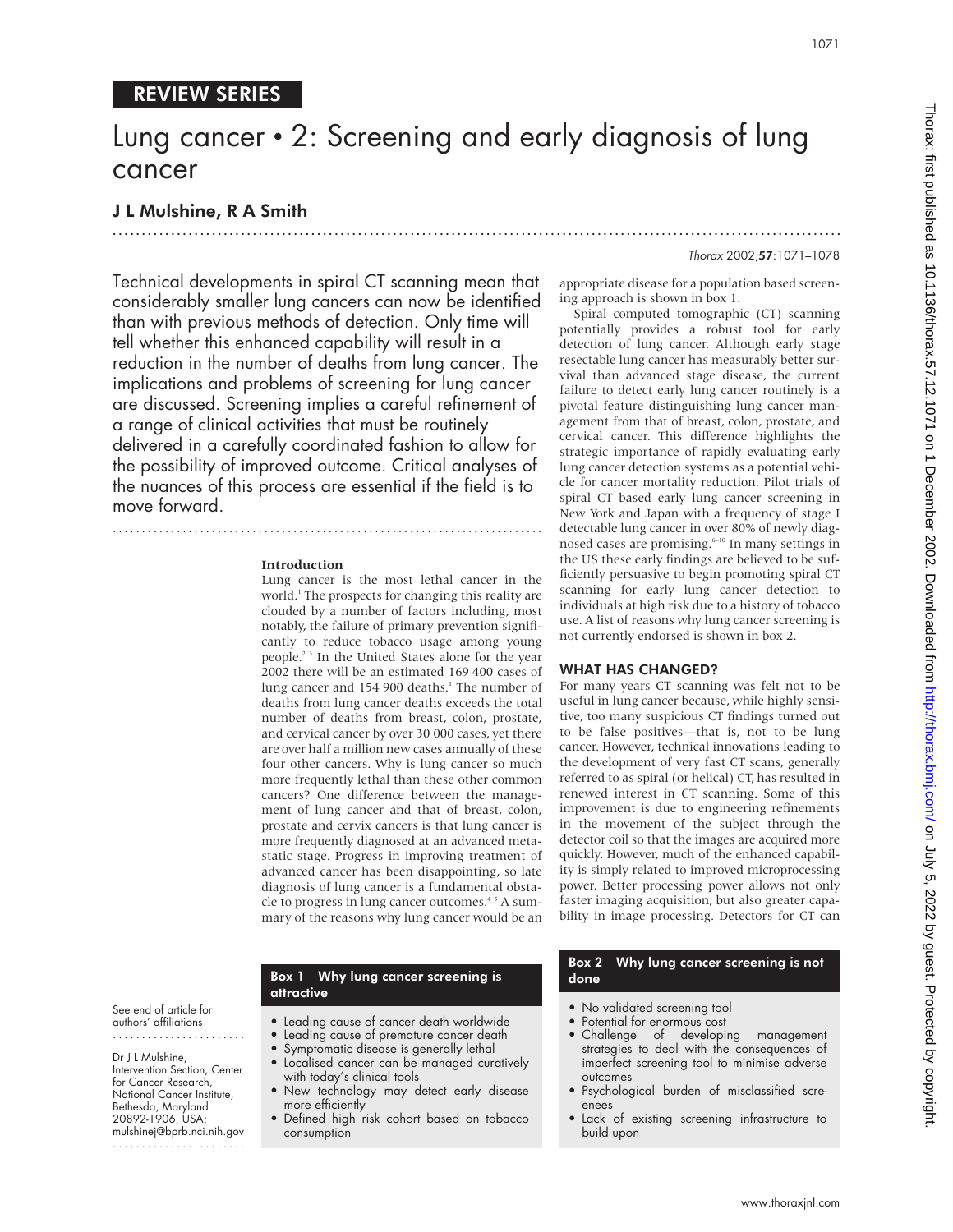now be arrayed in parallel. Multiple slice scanners increase image acquisition capability as a function of the number of detectors employed. Faster image acquisition means an image can be acquired within seconds so, for most people, a complete study of the thorax can be comfortably obtained during a single breath hold. The motion artifacts formerly introduced by the act of breathing when imaging times were much longer compromised image quality due to the inaccuracy of slice reconstruction. Faster image acquisition time also means that additional image slices through the thorax can be acquired.

The inherent limitations of standard radiographic approaches where three dimensional objects are routinely visualised in two dimensions is being increasingly recognised as unsatisfactory for early diagnosis. The four-detector scanners currently used can easily exceed the old standard of a single slice per centimetre of thorax height and can readily acquire as many as 8–10 images per centimetre. Herein lies the potential to detect very small tumours while avoiding a high rate of interventions for lesions that are not malignancies. Multiple images per centimetre mean that the shape of a small nodule can be established with much greater detail since its volume is reconstructed with information from many more relevant slices. The vastly increased data also enable a more accurate three dimensional reconstruction of tumour or nodule geometry. In general, comparing three dimensional structures from serial scans involves less guesswork about the "registration" (orientation of a structure relative to where the image was acquired) of a lesion than with the standard two dimensional images. This evolution in image processing capability of generating three dimensional renderings of three dimensional lesions is at the core of the enhanced utility of the current generation of high resolution CT scanners. Tremendous progress can be expected as the field becomes more comfortable in working with digital three dimensional datasets and as the capabilities of computer assisted diagnosis continue to evolve and are integrated into routine cancer screening clinical management.

## BRINGING THE DIGITAL REVOLUTION TO LUNG CANCER SCREENING

Important validation work is currently ongoing to define precisely the robustness of three dimensional volume rendering. The expected operational capabilities of this new tumour monitoring tool is likely to exceed existing approaches by a wide margin. The pioneering work of the imaging group at Cornell University School of Medicine has suggested an example in this regard. The Cornell investigators have exploited the ability of high resolution CT scanning to do volume comparisons by performing serial scanning over a period of several months. Their proposed criterion for identifying a clinically significant nodule becomes a quantitative assessment of nodule growth instead of a single snap shot of lung anatomy.<sup>67 11</sup> The rationale for discrimination through volumetric change is that any adult may have a number of old nodules from previous trauma and infections but, at the time of lung cancer screening, most of these old scars would be stable in size. However, for a lung nodule to evolve into a clinically significant cancer, the nodule must be growing. The use of growth rate as a dynamic criterion for further evaluation is based on the observation that malignancies commonly are defined by progressive growth, although in most malignancies the opportunity to observe and measure growth directly is limited by both technology and the need to intervene. With indirect measurements such as prostate specific antigen (PSA), the use of a dynamic evaluation rather than a "one time" evaluation is felt to be a reliable basis for clinical management decisions.<sup>12</sup> In the particular case, however, detection of very small nodules offers the advantage of detection very early in the preclinical phase but, likewise, poses the challenge

of avoiding excessive diagnostic and therapeutic interventions for misclassified lesions identified on screening studies.

The use of spiral CT scanning for dynamic comparison of three dimensional volumes to determine growth rate will be subjected to ongoing refinement as the number of cases studied with this approach grows. As with all other measures of malignant potential, it probably will not achieve perfect discriminatory performance and thus the technology and near term follow up regimen must be subjected to rigorous clinical evaluation. However, as a cancer screening tool it still represents a major conceptual advance because CT based volumetric images generate an objective quantitative end point derived from a sensitive and robust measurement tool, one that is likely to gain measurement precision over time.

The field of computer assisted diagnosis is evolving rapidly. The first software tools to allow for three dimensional volume comparisons are being finalised by the CT manufacturers. Ongoing efforts in software development should permit fully automated computer assisted diagnosis for the initial evaluation of lung cancer screening studies. If carefully developed and validated, computer assisted diagnosis may be the key to providing reliable screening at an economical cost. From the literature on breast cancer, wide variation in radiological interpretation becomes a progressively greater problem as the evaluation moves to assessment of smaller lesions.<sup>13</sup> Subjectivity in evaluating screening scans could limit the potential of this approach. The refinement of computer assisted detection tools, which may improve both sensitivity and specificity, is therefore a critical developmental need for interpretation of screening tests.<sup>14</sup>

#### ACHIEVING REDUCTION IN MORTALITY

In discussing precedents for lung cancer screening, it is important to point out that enthusiasm for the technological potential of spiral CT scanning must be tempered with the need to demonstrate efficacy according to conventional criteria for the acceptance of population based screening as outlined by the World Health Organization in 1968.<sup>15</sup> The continuing controversial issues with prostate cancer screening are perhaps the most contemporary example of a need to provide a solid base of evidence to demonstrate both efficacy and acceptance, but in fact the development of lung cancer screening faces challenges that are common to any screening test. Although in widespread use, prostate cancer screening is not yet validated as providing a clear benefit in terms of reducing the mortality from prostate cancer. There is a concern that, while the use of a prostate screening test advances the time of diagnosis of prostate cancer in many men, it has not yet been established whether this will result in significantly reduced prostate cancer mortality.

The parallels between prostate and lung cancers are that both generally occur late in life when other non-malignant diseases constitute a significant competing risk for mortality. The clinical care in both situations for potentially curative cancers can be expensive as well as fraught with medical complications, so the consequences of frequent misclassification are very problematic. In light of this, there is a need to define "clinically significant" cancer (a cancer that poses a life shortening risk) compared with a malignancy that does not pose a life shortening risk either because of competing co-morbidity or because the cancer represents overdiagnosis in the strictest sense of the term—that is, it would not progress and become lethal.<sup>16</sup> These issues assume significance both for the work up and treatment of cancer cases identified by screening. For patients with lung cancer, in particular, clinical management for diagnostic work up as well as for curative resection will involve a certain fraction of iatrogenic complications including fatalities.

## SYSTEM ENGINEERING LUNG CANCER SCREENING

An important and under appreciated criticism of the published lung cancer screening trials is that the downstream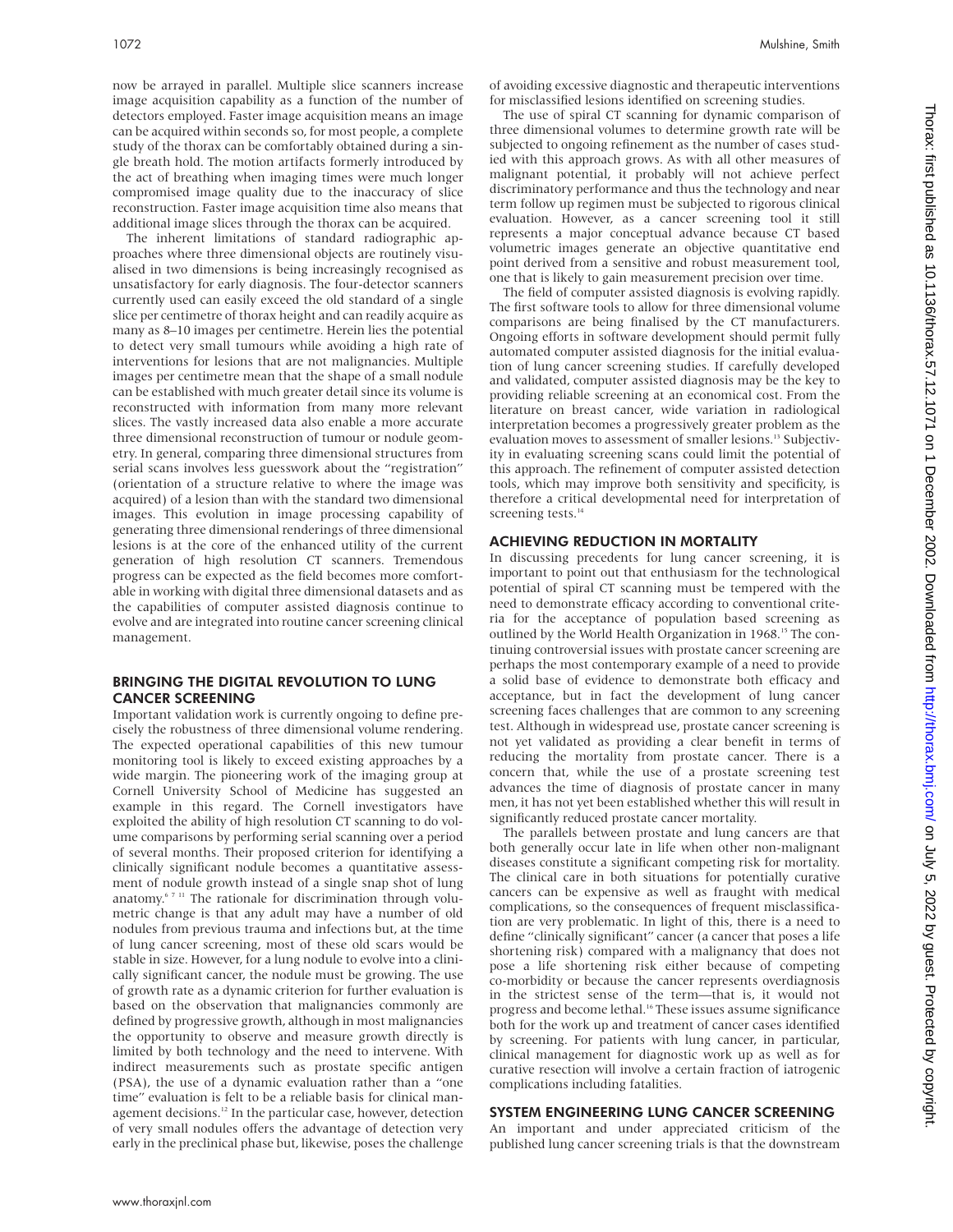work up and care of cancer cases identified by screening was not standardised. This leaves room for variability with the quality of care, and potentially introduces bias into the measure of screening efficacy. While successful randomisation in a screening trial potentially eliminates the chance of unequal distribution of important non-screening prognostic variables, no corresponding handling of the downstream clinical management between study arms has been formally reported. This issue has particular importance for lung cancer screening involving spiral CT scanning. Cancers detected by CT screening, especially in an incidence screening setting, will frequently involve primary lung cancers that are less than 1 cm in volume. The diagnostic work up and optimal care for this type of very small volume disease represents a major new challenge since it is a form of lung cancer that has never before been a focus for clinical management research. Indeed, lesions of less than 1 cm may be highly curable. This is also the situation where the concern about "overdiagnosis"—that is, a cancer that would not cause a shortening of life expectancy—may have some validity.<sup>16</sup> Careful study of this issue in order to clearly establish the natural history of these smaller cancers, as well as the best practices for clinical management, is a very high priority at this time.

In developing lung cancer screening systems, a major challenge is actually elucidating all aspects of the work up and intervention of suspected cases to define the safest and most economical management approach. In the past and still today, the orientation of investigations focused on screening was dominated by exposure to screening. Attention to the quality standards in administering the screening test, as well as attention to other aspects of the management of patients with early lung cancer, was not a priority. At both the theoretical and operational level, this is problematic as even a profound benefit of improved cancer detection could be compromised either by suboptimal case work up, suboptimal definitive treatment, or combinations of poor quality diagnostic work up and treatment.

## POSSIBILITIES FOR GLOBAL COOPERATION IN SCREENING RESEARCH

A consensus statement from the International Conference on Prevention and Early Diagnosis of Lung Cancer, held in Varese, Italy in December 1998, highlighted the promising results from investigations with spiral CT scanning and other evolving early detection tests, and strongly encouraged "national governments and public health organizations involved in cancer prevention and control to more aggressively address tobacco control and to urgently consider the issues surrounding the early detection of lung cancer".<sup>17</sup>

In addition, the consensus statement also indicated that there should be an accelerated research programme to determine the efficacy and effectiveness of these new technologies for early lung cancer detection. Apart from the most salient reason to quickly determine whether lung cancer mortality truly can be reduced by early intervention—that is, the number of deaths from lung cancer that might be avoided the proliferation of access to testing and promotion of testing to high risk groups in the US may rapidly diminish the potential to conduct a successful randomised trial.

Plans are evolving for a number of different groups in the US and Europe to launch large spiral CT based lung cancer screening trials. At this time, funding for a large randomised controlled trial of lung cancer screening to be conducted in the US is under review. In Europe about a dozen randomised trials are in the planning stages and several pilot programmes are pending. A number of groups have already initiated smaller observational cohort studies. Given the complexity of the lung cancer screening challenge, it is unlikely that a singe trial would answer the fundamental questions to the complete satisfaction of policy makers. Therefore, a US/European collaboration has been underway to harmonise trial designs and protocols to the extent possible so that the fullest range of investigational options are available. This international initiative is important because large trials are expensive, complex, and lengthy, and for these reasons there have been comparatively few of these kinds of studies to evaluate cancer screening tests. Further, the potential for comparative analysis of completed studies has been limited due to lack of coordination in planning and study design. In response to these concerns, an international consortium has been meeting to discuss issues related to the development of validating clinical trials of spiral CT scanning for early lung cancer detection.<sup>18</sup> Through the sponsorship of a variety of organisations including the American Cancer Society and the National Cancer Institute in the US and a number of European institutions, a multidisciplinary group of investigators has been meeting. The goals of this collaboration are: (1) scientific exchange; (2) the establishment of common protocols for data elements and measurement, scanning protocols and quality assurance, and pathology and biomarkers; and (3) greater comparability between study end points and, perhaps, ultimately a pooled analysis of data.

This work is attended by a sense of urgency. Many investigators sense that a finite "window of opportunity" exists before broad dissemination of "wild type" screening by individuals at risk for lung cancer and their doctors. There is a significant danger in ad hoc or "rogue" screening as reflected in the editorial written some years ago by Bailar in discussing the challenges in mounting lung cancer screening trials.<sup>19</sup> For a screening trial, unless every aspect of the screening process as well as the downstream case management is optimised, the distinct possibility exists that a potential benefit of screening could be lost. The "worst case scenario" is that not only would potential benefit not be realised, but also that trial participants not destined to succumb from lung cancer would incur unnecessary harm as a result of suboptimal clinical management. In one of the most mature screening efforts where the entire management process for breast cancer care was deliberately standardised, a remarkably favourable impact on mortality was reported.<sup>20</sup>

For lung cancer screening there are a number of important but unresolved clinical management questions on how best to proceed with the screening.

- What is the appropriate risk stratum to screen, and how will that stratum be defined?
- What are the criteria for a "positive" scan?
- What are the imaging parameters to obtain an optimal scan while minimising radiation exposure?
- What is the safest and most cost effective algorithm to work up suspicious nodules?
- What is the best procedure to remove a small lung cancer?
- How often should screened subjects with normal scans be followed with subsequent scans?
- How do we communicate most effectively the risks and benefits of a screening trial to the participants volunteering for it?

With the anticipated rapid evolution of spiral CT technology as well as image analysis capabilities, the impetus for international collaboration in lung cancer screening is the realisation that, since this complex field is moving so fast, sharing of research information is essential to timely worldwide progress on this public health challenge.

## CONTROVERSIES IN CANCER SCREENING

A Cochrane review recently challenged the value of mammography in reducing breast cancer deaths, primarily based on a critique of the seven completed randomised trials.<sup>21</sup> Although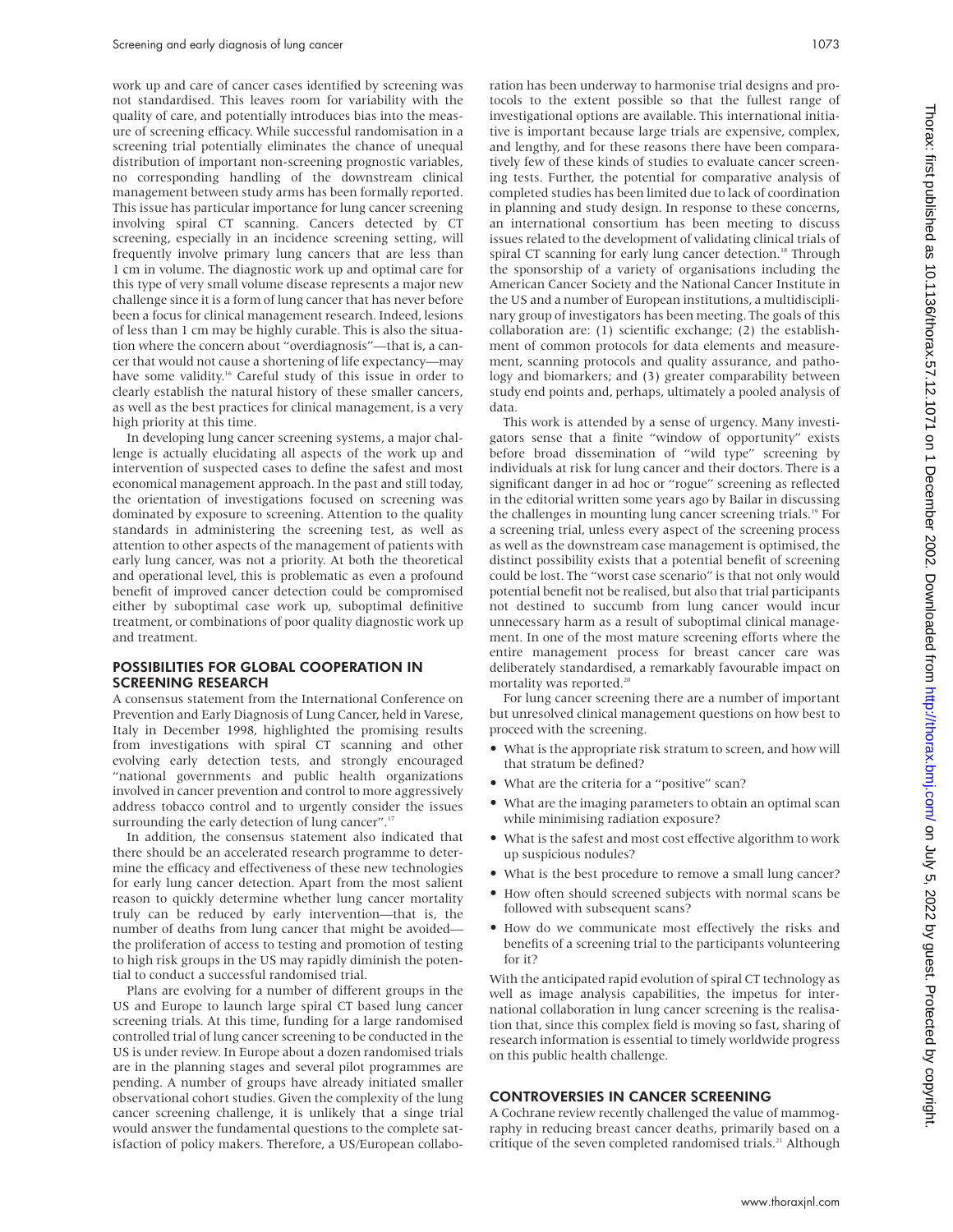



the criticisms of the underlying methodology were shown to be flawed, $22-26$  the fact that a screening test that is so well established in terms of practice parameters and public acceptance was subjected to prolonged debate has important implications for the studies that will need to be done to determine the efficacy of lung cancer screening. A central question that emerges is how should we measure screening benefit? For lung cancer screening this basic question poses a unique challenge because there is so little relevant experience.

From a scientific perspective, it is critical to understand the sensitivity of the screening tool with regard to its capability to advance the time of disease detection in a defined population. This earlier awareness of a disease is referred to as "advancing the sojourn time". For lung cancer, the established measure of sojourn time, or the detectable preclinical phase, landmarks would be the time from the first moment a lesion is detectable by chest radiography to the initial presentation of development of symptomatic disease. From the limited information available in the literature on chest radiographic screening, investigators have speculated that chest radiography advances the diagnosis from clinical detection by the order of 1 year. From all of the negative screening trials based on chest radiography, this short sojourn time is not long enough to allow intervention sufficiently early in the natural history of lung cancer to significantly reduce deaths, since most chest radiographs identify cases of lung cancer which already have at least regionally metastatic disease.

Does spiral CT scanning result in a meaningful increase in sojourn time? In considering this question, a fundamental assumption is that lung cancer evolves over the course of years in a fashion consistent with the progressive theory.<sup>27</sup> This theory is consistent with the dominant notion of field carcinogenesis rather then the systemic theory that postulates that cancer begins as a metastatic process.<sup>28-30</sup> If cancer is metastatic in origin, then the benefit of improving the sojourn time is moot.

To help illustrate the issue of sojourn time we have constructed a hypothetical baseline screening situation. Figure 1 is a scheme which illustrates the dynamics of this issue. It explores the implications of a more sensitive screening tool which was capable of moving the sojourn time from 1 year to 3 years. The horizontal bars indicate the natural

history of hypothetical subjects on a randomised screening trial. In this construct, assume that all true information about the outcomes of the subjects is known. In this setting, the enhanced yield of significant clinical information with the longer sojourn time is evident since more localised cancers would be diagnosed. A longer window for providing "curative" interventions would occur compared with what would happen to the control arm as these subjects would not have been screened. As this field matures, accumulating more information about the actual sojourn time for lung cancer detected by spiral CT scanning will be particularly useful in arriving at a rational determination of screening frequency. In addition, achieving a more precise estimate of the usefulness of the screening tool to advance the sojourn time will reciprocally permit more precise evaluation of the efficiency with downstream clinical management of screen detected cases to realise the potential benefit of improved case detection capabilities.

At this time one can only speculate about the potential of spiral CT scanning to advance the diagnosis of lung cancer based on the published pilot lung cancer screening trial data such as that available from the Cornell group. In their two initial reports, the frequency of localised primary lung cancer rose from the 30% frequency seen with some chest radiography screening trials to over 80% stage I lung cancer. Correspondingly, the average size of the detected primary lung cancer lesion also fell from 16 mm in the prevalence study to 8 mm in the incidence study. Based on tumour doubling time relative to lesion size at time of detection, these findings are consistent with a lengthening of the sojourn time as suggested by the breast cancer experience.<sup>24</sup> Validation of this potential improvement as it relates to lung cancer mortality needs to be documented.<sup>15</sup> From an optimistic perspective, the size of the lesions reported by the Cornell group in their pilot studies is close to the observed experience with typically smaller lesions identified with successful mammographic screening.<sup>27</sup>

The analysis of these issues suggests important implications for the design of screening trials. The concept of sojourn time implies that a successful diagnostic screening tool must detect a cancer case while it is still localised and, hence, curable. The benefit of establishing more precise knowledge about a new screening tool relative to sojourn time would be important for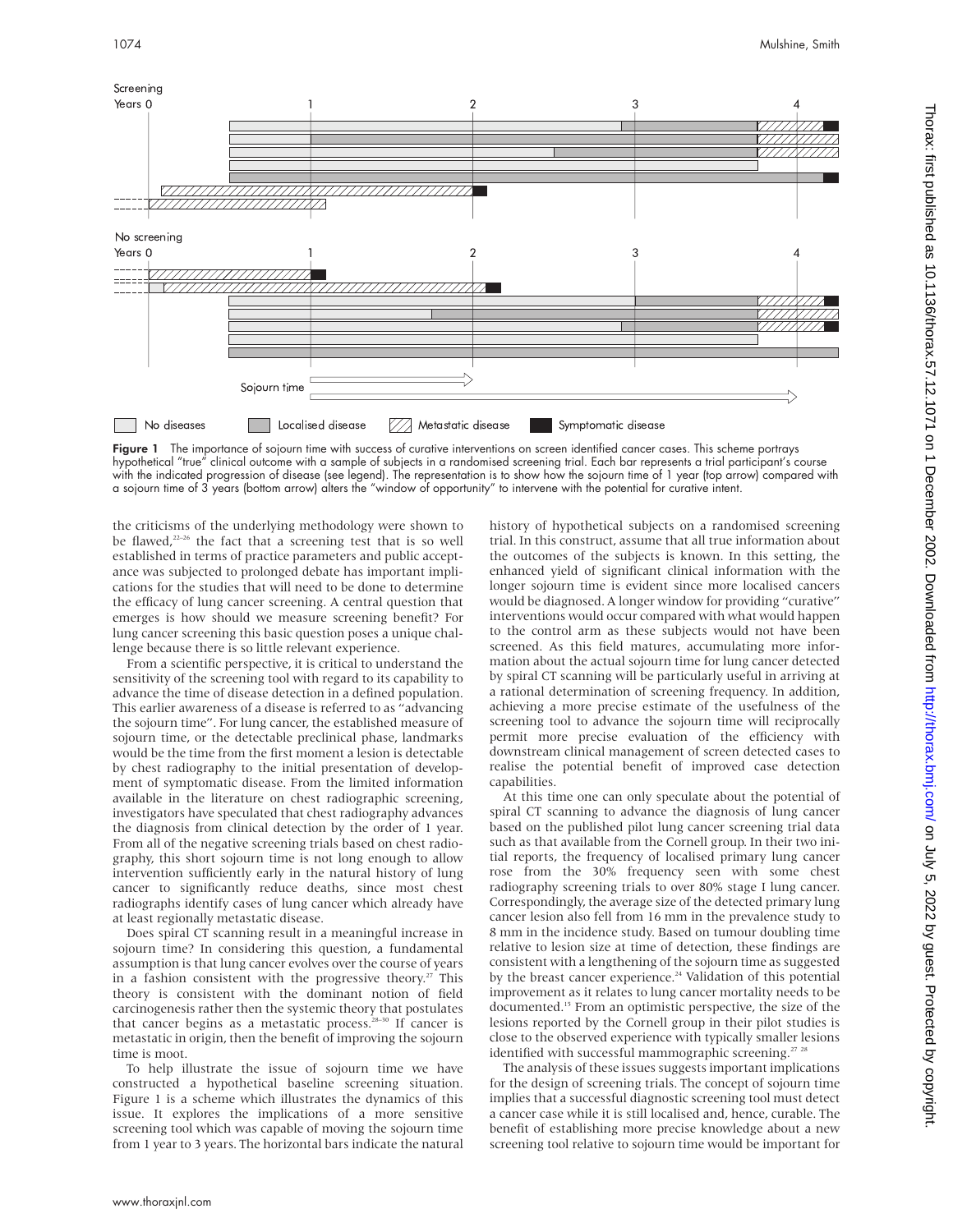designing the frequency of serial screening for a cohort. From vast clinical experience, cure of lung cancer is only regularly seen in the setting of localised (premetastatic) cancer. A successful screening diagnostic tool must therefore be able to routinely identify localised cancer. Again, from clinical experience, validating the identification of localised cancer can be reliably accomplished only by long term clinical follow up of a cohort to ensure that occult metastatic disease was not present. Determining how frequently a cohort should be screened to establish the natural history of occult metastatic disease is critical. Efforts to accumulate useful information in defining the actual length of sojourn time for lung cancer detected by spiral CT scanning are a high priority of the international collaborators.

Armed with this information, the length of follow up for a cohort could be refined to focus on the relevant period in which the benefit of mortality reduction for lung cancer would be most evident. The Cornell imaging group recently reported an example of this perspective in analysing the benefit of breast cancer screening.<sup>24</sup> Their hypothesis was that the sensitivity of the screening tool and the frequency of using that tool in a defined cohort would dictate when one could rationally expect to see a benefit of screening. In looking for mortality benefit, the trial design must incorporate follow up provisions that would determine if a trial was successful by accurately measuring outcomes within that relevant window. The Cornell group proposed that the most informative parameter to monitor to assess the benefit of screening is the case fatality rate of breast cancer.<sup>24</sup> While this is an intuitively rational approach, this level of refinement has been frequently overlooked in the design and analysis of screening trials. More thoughtful consideration of these nuances of the design of cancer screening trials may reduce some of the tension in this field and allow for the completion of better designed trials to catalyse the development of best clinical practice in this area.<sup>29</sup>

#### WHERE DOES IMAGING SMALLER PRIMARY LUNG CANCERS LEAD?

Another important ramification of the pilot studies at Cornell University arises out of consideration of the average size of the lesions detected in their early screening reports. As previously discussed in the prevalence screen, the average size of a detected lesion was 1.6 cm and the corresponding detected primary size in their follow up incidence screen was  $0.7$  cm. $^{6.7}$ <sup>11</sup> The frequency of metastatic dissemination with primary lesions of this size is unknown, but there is a reasonable chance that, with these very small volume tumours, there is a lower probability of metastatic dissemination.<sup>29</sup> However, if better control of the primary lung cancers is achieved, it is evident from our understanding of field carcinogenesis that the longer an individual survives after a primary resection, the greater is the chance of manifesting a subsequent primary lung cancer.<sup>30</sup> This risk for subsequent lung cancer has been estimated to be cumulative and of the order of 1–3% per year.31 With a 10–30% chance of second tumours over a 10 year period of time, the need to preserve pulmonary tissue to permit additional lung cancer resections is essential.

Managing CT detected lung tumours of less than 1 cm is a new clinical situation for which there are no evidence-based recommendations for best clinical practice. In contrast, based on many years of experience, there are some consensus practices for the work up of non-calcified solitary pulmonary nodules when they are over 1 cm in diameter. Since many of the lesions detected by screening will be less than 1 cm, the Cancer Treatment Evaluation Program of the NCI recognised the urgent need to foster adaptive clinical research to define new management approaches to screening small volume cancers. Their response to this challenge was to conduct a "state of the

science" meeting to explore new research initiatives for developing effective approaches to manage the types of early cancers revealed by lung cancer screening (the Executive Summary from this meeting is available on the website http:// www.webtie.org/sots/Meetings/Lung/June%2019%202001/ Default.htm).

For small volume CT detected lung cancers, research options range from less extensive surgical procedures to video assisted thoracoscopy to radiofrequency ablation. Several Japanese groups have explored innovative management options for clinical subsets that they have identified as having a distinctive natural history from their considerable lung cancer screening experience over several decades.<sup>8-10</sup> <sup>32</sup> <sup>33</sup> For example, in managing hilar lung cancers they have reported several bronchoscopically administered ablation techniques that have achieved satisfactory local control of the small primaries with excellent long term survival.

In the US the first surgical question in managing small volume lung cancer identified by screening is the appropriateness of lobectomy and mediastinal dissection compared with less invasive approaches. Before the introduction of spiral CT scanning the Lung Cancer Study Group (LCSG) had shown that lobectomy was superior to less than complete anatomical resection, but this was with larger (generally radiologically detected) primary lung cancers.<sup>34</sup> There is an emerging sense that the types of lung cancer cases identified by screening are clinically different from the routinely diagnosed cases evaluated in the previous LCSG study. As a result, there is a need to determine the frequency of nodal and distant metastatic disease with lung cancers of <1 cm. This information would be most useful in the subsequent design of new management approaches in this situation.

Dutch workers have also reported considerable efforts to refine the management of early lung cancer confined to the airways.35 36 A key observation from this experience was that local recurrences could be successfully retreated with surgical salvage if the lesions were discovered early. In this pilot study with mean long term follow up of about 5 years, the cure rate for medically inoperative patients managed with local modalities was more than 75%. This experience is consistent with the Japanese results and both of these pioneering efforts suggest that research efforts in highly selected patients to develop less morbid approaches to primary lung cancer control are responsible in a thoracic cancer research setting where close follow up measures can be ensured.

Spiral CT scanning excels in the detection of small peripheral cancers. The research options for lung cancer resection that have been proposed for peripheral lung primaries include segmentectomies, wedge resections, and video assisted thoracoscopic surgery. The evolution of CT technology from a single detector to increasing numbers of detectors is going to result in progressively more sensitive detection of small nodules. As we develop the tools to map these ever smaller lesions routinely, it will become more difficult to establish with certainty that these tiny nodules will be life threatening. Should clinicians fully resect these lesions and exhaustively study them with the latest molecular diagnostic tools? Will spiral CT scanning ever achieve a sensitivity sufficient to detect routinely growing lesions before metastatic involvement is likely so that clinicians could move to a non-invasive tissue ablative technique such as conformal radiotherapy or radiofrequency ablation without a diagnosis? Will aerosolised delivery of high local/regional doses of anticancer drugs allow for effective control of small volume nodal involvement? Will patients treated with these less intrusive experimental approaches to primary lung cancer control comply with ongoing spiral CT monitoring such that the potential for surgical salvage of local recurrences with curative potential is not lost? The implication of tobacco induced field cancer raises additional issues since—after initial successful management of a primary lung cancer and if the person lives long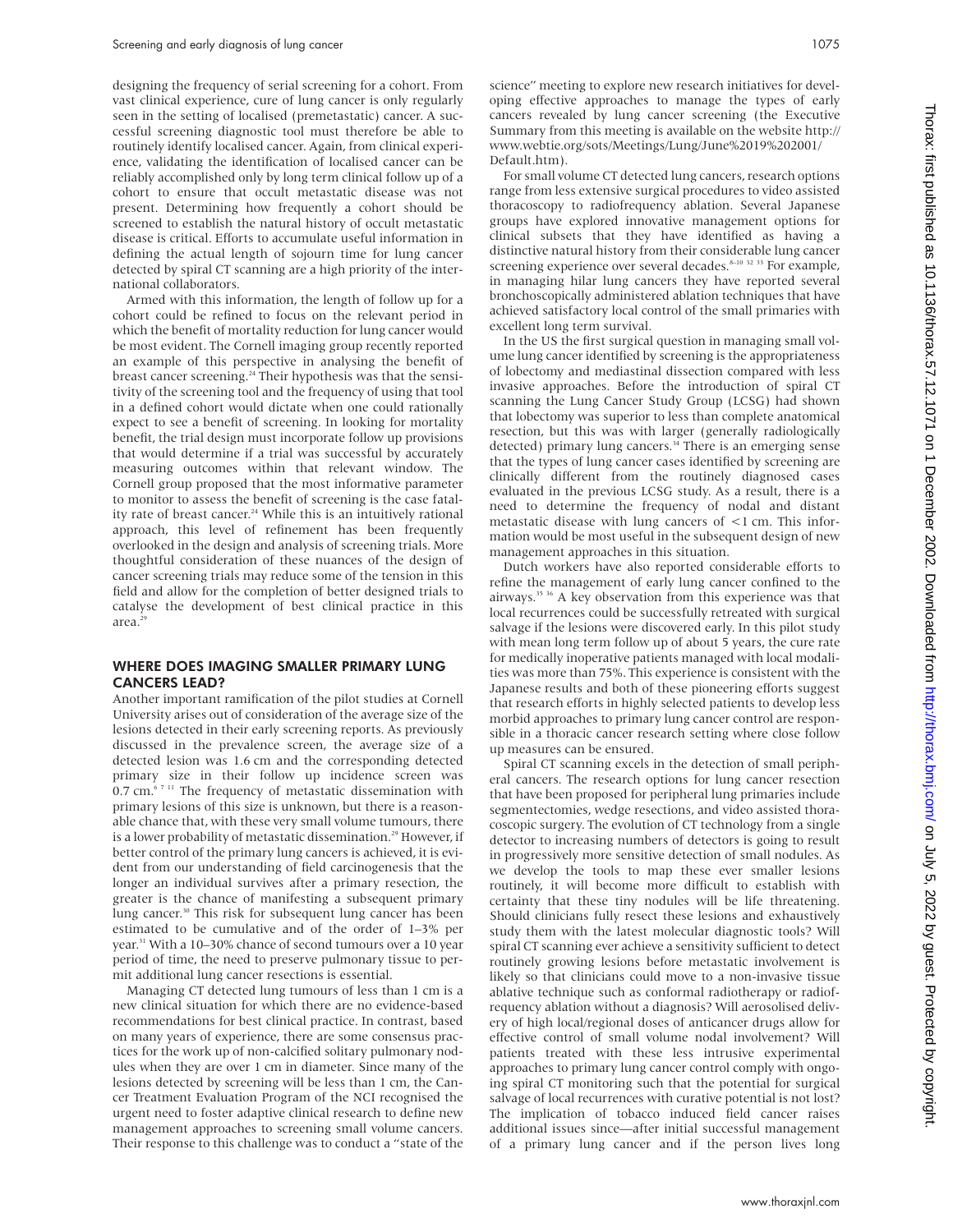enough—there is a high likelihood of finding subsequent primary lung cancers.

In cases of lung cancer detected by screening, management of the initial lung cancer must incur minimal trauma or side effects so that the individual maintains sufficient pulmonary reserve to allow successful control of subsequent new primary lung cancers. Yet there is a question on how to conduct responsible research on safe and less morbid ways to control screening detected lung cancers without compromising an individual's most established chance of a cure.

In the current situation, patients with non-operable cancer present the most direct opportunity to investigate the benefits of research options for innovative new approaches to the primary control of small volume lung cancer. There exists a small but real number of newly diagnosed patients with lung cancer who either have medical contraindications for lung resection or are disinclined to undergo a surgical procedure. In the NCI "state of the science" meeting ranges of proposed options were suggested including radiotherapy based options (such as brachytherapy and conformal or stereotactic radiotherapy techniques). Since non-operative early stage lung cancers are not numerous, there is a significant need to cooperate across broad groups of clinical trial structures to ensure that the new options for managing small primary lung cancers are rapidly evaluated.

#### MOVING TO MOLECULAR ONCOLOGY

The field of cardiology has witnessed a remarkable shift from surgical intervention to medical intervention with a corresponding improvement in outcomes. Is this a model for lung cancer management? As the size of lung primary cancers detected by routine screening continues to shrink, research modalities emerge that are progressively less invasive—from photodynamic laser therapy to radiofrequency ablation to the use of aerosolised drugs. If these approaches are found to be useful in controlling either very small lung cancers or even preinvasive lung cancers and their administration turns out to be safe and economical, then a simpler management of early lung cancer may evolve. Correspondingly, with such improvements in management options, the spectre of overdiagnosis diminishes.

Rigorously designed and implemented clinical trials would be necessary to establish if new tools are effective in early and only "suspicious" lesions. This type of research may entail "watch and wait" provisions in which further standard interventions are used only if the suspected primary is not successfully controlled by the research intervention already piloted by Japanese and Dutch workers.<sup>32 33 35</sup> 36 An area where this type of research approach may be appropriate would be in the management of patients with "ground glass opacities".<sup>37</sup> New research is suggesting that these CT detected interstitial changes may in fact be a preinvasive precursor of adenocarcinoma of the lung and therefore a favourable clinical entity for translational research.

The purpose of proposing this type of innovative research is to address the concern about dealing with the concept of "overdiagnosis" with lung cancer screening. With safe interventions, accepting a level of "overdiagnosis" would even become desirable to ensure sensitivity in finding all potentially lethal lung cancers. Spiral CT technology is and will continue to evolve rapidly in its imaging sensitivity. Even with the newest generation spiral CT scanners with eight detector heads, the routine detection of growing lesions of 3–4 mm will be possible and the problem of how to manage these small lesions will assume growing importance. Concerns about "overdiagnosis" must be balanced by the reality of the modest utility of current lung cancer detection and treatment approaches. Solving the integrated problem of, not only finding early localised cancer, but also validating a safe and effective modality to eradicate such localised lesions is at the core of developing successful screening for lung cancer.

In patients with primary cancer or preinvasive disease of minimal size that could be detected by CT based lung cancer screening, the extent of disease is confined to the respiratory epithelium. This location and size represents a potentially favourable situation for innovative drug delivery strategies. Current clinical management tools have not been optimised to manage this localised phase of early lung cancer. As a research direction, we propose that arresting the progression of clonal lung cancer growing in the bronchial epithelium may be facilitated by using direct delivery of chemopreventive drugs.<sup>29</sup> The target of this drug delivery strategy would be the "field" of cancer injury, which includes the extent of the airway tissue in the direct path of the tobacco combustion products chronically deposited on the respiratory epithelium.<sup>38</sup> A goal of chemoprevention is to identify mechanistically directed agents which arrest the clonal progression of cancer and avoid the clonal progression to the final lethal phase of aerodigestive cancers.<sup>3</sup>

The most attractive candidate molecules with which to begin this evaluation are the retinoids. Based on seminal work conducted at M D Anderson over the last decade,<sup>40-42</sup> administration of chronic retinoids results in the suppression of new upper aerodigestive cancers. Through the translational efforts with vitamin A analogues, it is not clear that this strategy can be implemented without undue clinical toxicity when the chemopreventive is given orally. The frequent occurrence of such side effects is a particular problem for chemoprevention agents as the average patient suitable for this treatment has no clinical symptoms and is not likely to be willing to tolerate noxious drug related complications. In the first report of a positive chemoprotective effect with 13-cis-retinoic acid, the dose of retinoid was originally  $100 \text{ mg/M}^2$  but this was reduced to 50 mg/ $M^2$  because of toxicity.<sup>40</sup> For the follow up trial, which was not successful, the dose of 13-cis-retinoic acid was further reduced to a total daily dose of 30 mg in an effort to identify an effective chemopreventive approach with a more acceptable side effect profile.<sup>42</sup> Was the unintended consequence of the major retinoid dose reduction to ameliorate side effects an associated failure to achieve a critical retinoid dose in the bronchial epithelium?

Through the use of aerosolised delivery technologies and other local delivery approaches, higher drug levels can be administered with minimal systemic toxicity by preferentially targeting the cancer field.<sup>38</sup> The logic of aerosol drug delivery is evident as deposition of the carcinogen is also accomplished via aerosol delivery (fig 2). The volume of the primary target area is vastly smaller with aerosol delivery than with an orally administered drug for respiratory epithelial chemoprevention. The relevant compartments for saturation with oral drug delivery, depending on the chemistry of the agent, are either the intravascular compartment or the total body compartment. These compartments vastly exceed the volume of the interstitial fluid of the respiratory epithelium (about 15 ml), and this fluid bathes all the cells at risk of emerging as a lung cancer for the first decade or more of the natural history of lung carcinogenesis. Aerosolised antibiotic delivery has been used with great success in the management of pulmonary infections in cystic fibrosis where the chronic parenteral administration of antibiotics led to severe side effects. Preliminary experiments in an animal model of tobacco associated carcinogen induced lung adenomas treated with aerosolised retinoids suggest the feasibility of this approach.<sup>43 44</sup> Direct delivery of pulmonary drugs, if validated in human trials, may enable an integrated prevention orientated management strategy that may ultimately contribute to a substantive reduction in mortality. A range of other critical research tools may also contribute to the successful management of very early stages of cancer.<sup>45</sup>

## OTHER ISSUES WITH LUNG CANCER SCREENING

Bailar's description of lung cancer screening as a chain is still relevant.<sup>19</sup> The integrity of a chain is defined by the weakest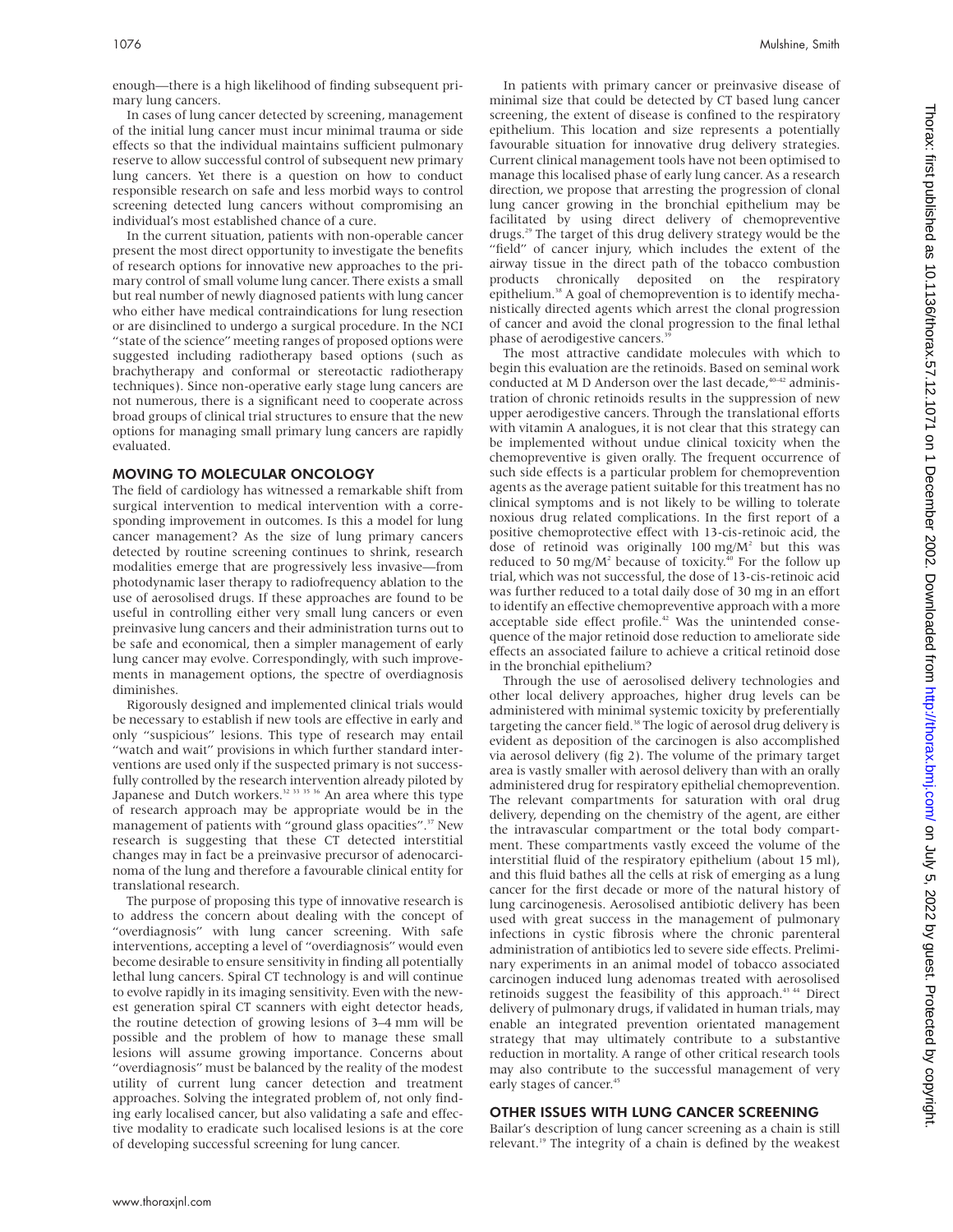

Figure 2 Rationale for pulmonary delivery to manage the premetastatic phase of a cancer that is generally caused by the aerosolised delivery of carcinogens. Pulmonary delivery can saturate cellular targets on the respiratory epithelium at an extraordinary dose and routinely result in systemic doses that would be non-clinically significant. This is a logical but essentially untested approach to improving the therapeutic index with lung cancer chemoprevention.

link. In screening, whichever aspect is not optimised is likely to undermine the success of all the other defined steps. In this review we have discussed how best to manage an individual with a treated small volume primary cancer. However, even if we resolve that, other problems could emerge. How often should the patient be monitored with a spiral CT scan to intercept the development of a metachronous primary lung cancer? What are the roles of adjunctive diagnostic methods such as bronchoscopy or needle aspirations in assisting the diagnostic work up? What is the algorithm with the most efficient diagnostic work up and the lowest cost and morbidity? These and many other related questions could benefit from additional objective information.

Establishing a rational basis for the ongoing management of subjects with a variable risk of lung cancer will be essential to determine the cost of this new type of clinical management. Cost will be a crucial consideration in terms of the broad dissemination of these new approaches, and incorporating the evaluation of this and other important outcome measures such as quality of life into the early stages of this cancer clinical management research is essential. $46\frac{47}{47}$  To accomplish this it will be necessary to foster broad collaboration between interested research groups. For instance, for very small CT detected lesions of uncertain natural history, rigorous research is required to define the safest, least expensive, and least intrusive intervention to control these early lesions. In addition, since these cases will only be routinely found by screening, even with high risk populations only a few cases per cohort would be expected. In the face of the global tobacco epidemic, there is an unprecedented need for collaborative interactions between screening institutions to address research questions about downstream clinical management issues in a timely fashion.<sup>48</sup> It is unlikely that a single large centre working alone could successfully address even one of these new management research issues by itself.

#### CLOSING THOUGHTS

In parallel with the multidisciplinary effort to refine the process of conducting and validating a clinical trial, a number of entrepreneurs are offering spiral CT scanning as a routine clinical service. How are the entrepreneurs going to handle the issues outlined above? For the next decade, as we await a definitive trial of spiral CT screening, what do the clinicians tell the many patients who will die of lung cancer? While

many investigators are optimistic about spiral CT scanning as a tool for early detection of lung cancer, the clinical management of the small lung lesions detected by spiral CT scanning is a new and uncharted clinical challenge. These are critical questions for which there exists no clear consensus as to the best way forward.

In the absence of data to support screening but with increasing availability and promotion of such technology, an individual with a high risk of lung cancer who is informed of the imprecise state of our knowledge about spiral CT based detection of early lung cancer may still want to have a lung cancer test.<sup>49</sup> In that circumstance, ideally in consultation with their physician, the individual should find an imaging centre with a commitment to the integrated management of lung cancer detection. Such a centre should have stable relationships with an array of other lung cancer specialists who know and understand the challenges of lung cancer screening, including radiologists, pulmonologists, and surgeons. Additional expertise from radiation therapists, medical oncologists, and surgical oncologists may be required to deliver appropriate therapeutic interventions. As most lung cancer risk factors are life long, a continuing relationship at the screening site is prudent to permit ongoing monitoring at some interval. Research groups are discussing the implementation of certification procedures to ensure that only institutions with an appropriate commitment to the rigour of this early lung cancer screening process are licensed to provide such a service. As yet, no standards exist for this designation so due diligence on the part of the public is critical.

It is clear that spiral CT scanning in the hands of skilled professionals can find considerably smaller cancers more frequently than with previous lung cancer detection tools. Only time will tell whether this enhanced capability will result in reducing the mortality of lung cancer. Over the next decade people at risk of lung cancer should discuss these issues with their physicians and make their own decisions in this promising but uncharted area. Ongoing considerations of these difficult issues by relevant parties are essential.

The National Cancer Institute's randomised detection trial of 50 000 person spiral CT scans versus chest radiographs has just opened for accrual. Information about the recently started National Lung Screening Trial can be obtained at the site http:// newscenter.cancer.gov/BenchMarks/archives/2002\_09/index.html or http://cancer.gov/NLST.